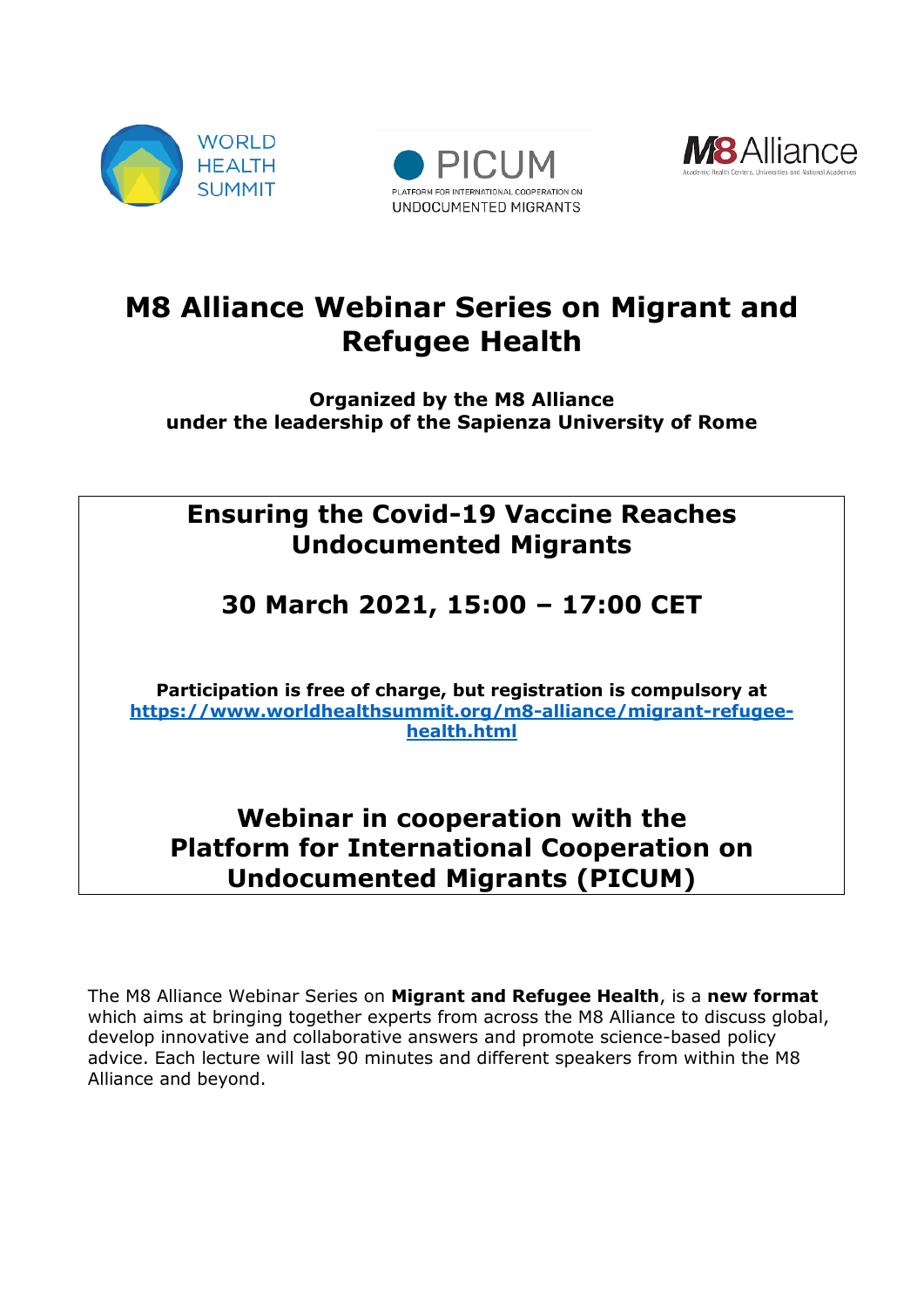#### **PROGRAM**

**WELCOME by Luciano Saso,** Sapienza University of Rome, Coordinator M8 Alliance Webinar Series on Migrant and Refugee Health

**PANEL SESSION** chaired by *Alyna Smith*, Senior Advocacy Officer for Health, Justice and Legal Strategies, PICUM, Belgium

State of play in the EU: Access to the COVID-19 vaccine in Europe for people with irregular status

*Michele LeVoy,* Director, PICUM, Belgium

Access to the COVID-19 vaccine for undocumented people in Germany: Systemic barriers and local responses

*Johanna Offe,* Advocacy Officer, Médecins du Monde, Germany

Promoting access to the COVID-19 for people in situations of vulnerability in Belgium, regardless of residence status

**F***rank Vanbiervliet*, Policy Officer, Bruss'help, Belgium

Developing an evidence-based COVID-19 vaccination strategy for vulnerable populations in France

*Jalpa Shah & Stéphanie Vandentorren*, French National Institute of Public Health (Santé publique), France

Firewalls and border walls: protecting undocumented migrants is essential if South Africa's (anticipated) Covid-19 vaccination programme is to succeed

**Joanna Vearey**, Director of the African Centre for Migration & Society (ACMS) at Wits University in Johannesburg, South Africa

"Our lives are worth the same": Barriers Undocumented Immigrants Face in Obtaining the Covid-19 Vaccine in the United States

**Jessica Merone** Ph.D. Candidate in "Human Rights, Society and Multi-level Governance Human Rights Center, University of Padova, Italy (10')

#### **Q&A**

#### **Conclusions**

**Rapporteur: Stephen Matlin**, Visiting Professor, Institute of Global Health Innovation, Imperial College London, UK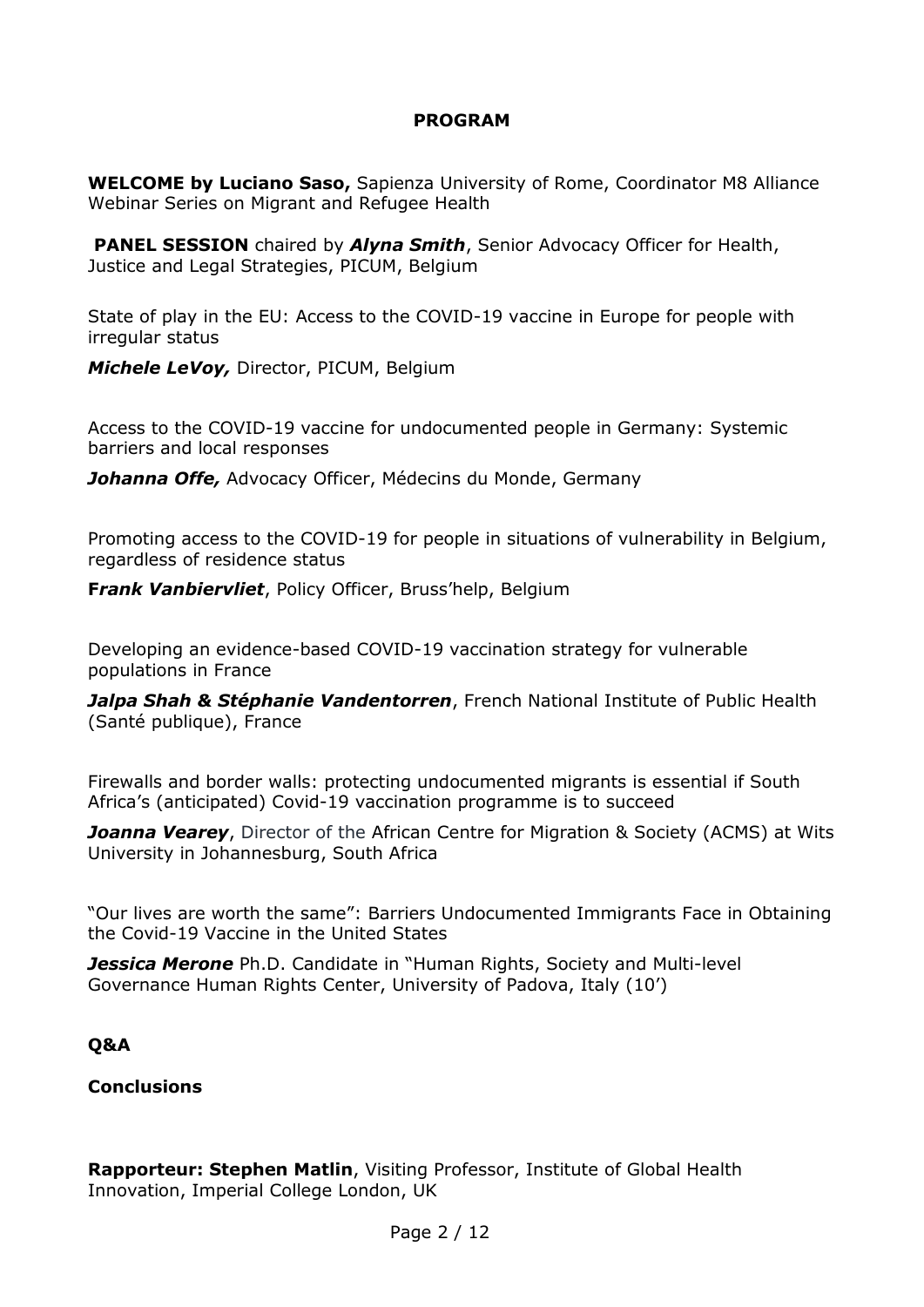#### **DESCRIPTION**

The great hope for finally gaining control of the spread of the Covid-19 pandemic has been the development of an effective vaccine. Optimism and excitement therefore accompanied announcement at the end of 2020 of the first approvals and deployment of a vaccine against Covid-19 by national health authorities. Significant investment of resources has been made by governments and private companies in the development of these vaccines, which is beginning to bear fruit, and attention has turned to the extraordinary task of ensuring distribution to the population, recognising that even the most effective vaccine cannot be fully protective without near-universal uptake.

Yet some segments of the population already had limited access to mainstream health systems, both prior to as well as during the pandemic. People with irregular status are among those who face extremely high barriers in accessing both preventative and curative health care due to a range of practical and systemic factors that drive exclusion, including fears that their personal data would be transmitted to immigration authorities. Undocumented people have often been at great risk of infection due to their role as "essential workers" who lack protective equipment and have been largely left out of social protection measures granted by governments to their populations during successive lockdowns. A sound public health approach ensures that the entire population can benefit from measures such as vaccines. International and European standards are calling for such inclusive approaches. But what steps must be taken to ensure that this happens in practice?

This event gathers national and European level experts to consider this critical question. It is co-organised by the M8 Alliance and the Platform for International Cooperation on Undocumented Migrants (PICUM) as part of a series of webinars by the M8 Alliance on migration and health.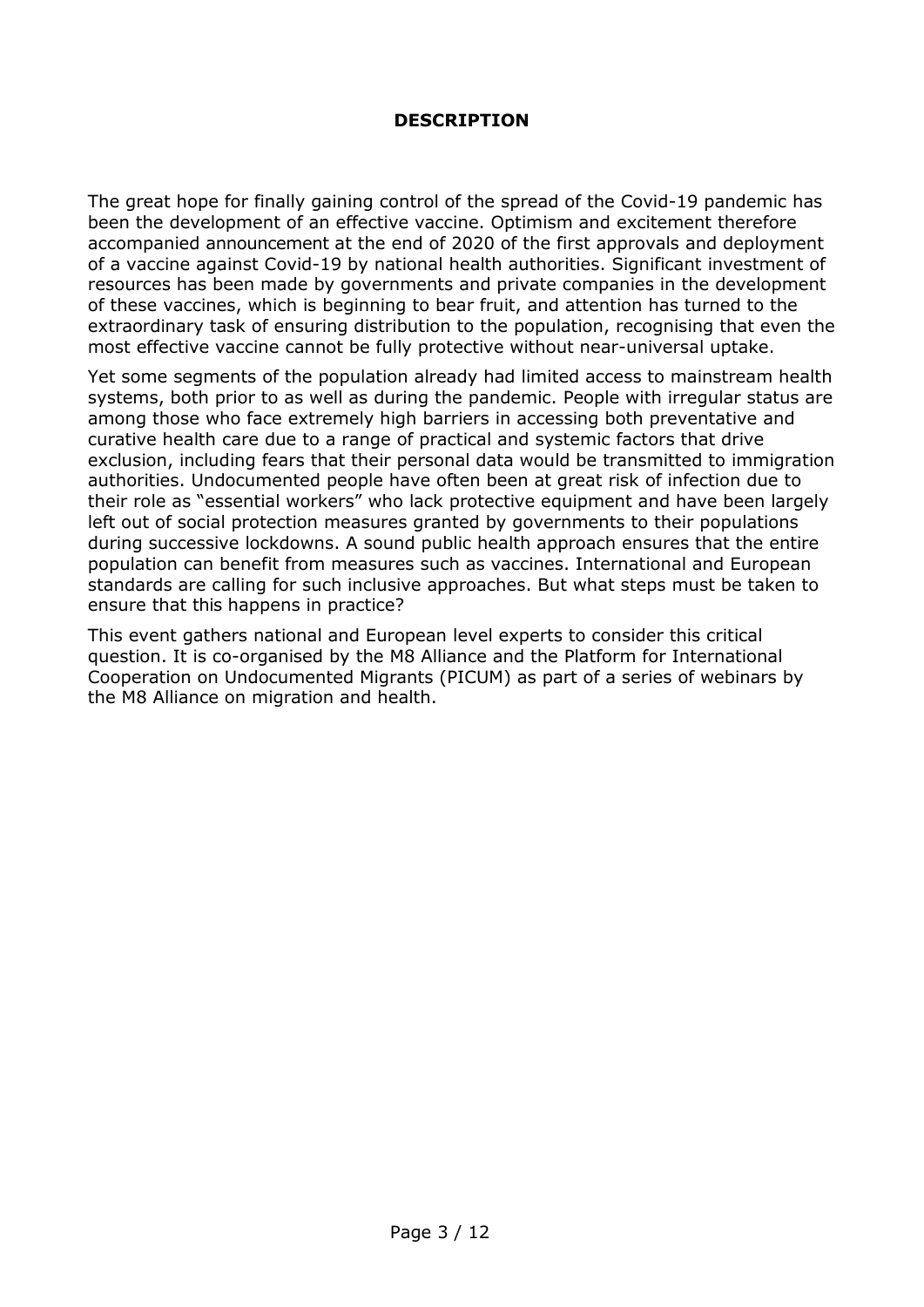#### **SPEAKERS AND ABSTRACTS**



**Luciano Saso** (Faculty of Pharmacy and Medicine, Sapienza University of Rome, Italy) received his PhD in Pharmaceutical Sciences from Sapienza University in 1992. He is author of more than 250 scientific articles published in peer reviewed international journals with impact factor (SASO-L in [www.pubmed.com,](http://www.pubmed.com/) total impact factor > 800, Hindex Google Scholar 48, Scopus 39). He coordinated several research projects and has been referee for many national and international funding agencies and international scientific journals in the last 30 years. Prof. Saso has extensive experience in international

relations and he is currently Vice-Rector for European University Networks at Sapienza University of Rome. In the last 20 years, he participated in several projects and has been speaker and chair at many international conferences organised by the UNICA network of the universities from the Capitals of Europe [\(http://www.unica](http://www.unica-network.eu/)[network.eu/\)](http://www.unica-network.eu/) and other university associations. Prof. Saso has been Member of the Steering Committee of UNICA for two mandates (2011-2015) and he is currently President of UNICA (2015-2023). Prof. Saso is a Member of the Executive Committee of the M8 Alliance of Academic Health Centers, Universities and National Academies [\(https://www.worldhealthsummit.org/m8-alliance.html\)](https://www.worldhealthsummit.org/m8-alliance.html) and Coordinator of the M8 Alliance webinar series on Migrant and Refugee Health [https://www.worldhealthsummit.org/m8-alliance/topics/migrant-and-refugee](https://www.worldhealthsummit.org/m8-alliance/topics/migrant-and-refugee-health.html)[health.html](https://www.worldhealthsummit.org/m8-alliance/topics/migrant-and-refugee-health.html)



*Alyna Smith* is Senior Advocacy Officer at PICUM (Platform for International Cooperation on Undocumented Migrants) where she leads the organisation's work on access to health care, access to justice and legal strategies. Alyna joined PICUM in 2015. She is a licensed lawyer and has previously worked on matters related to health policy, migration and human rights. Alyna has an academic background in law, bioethics and the life sciences.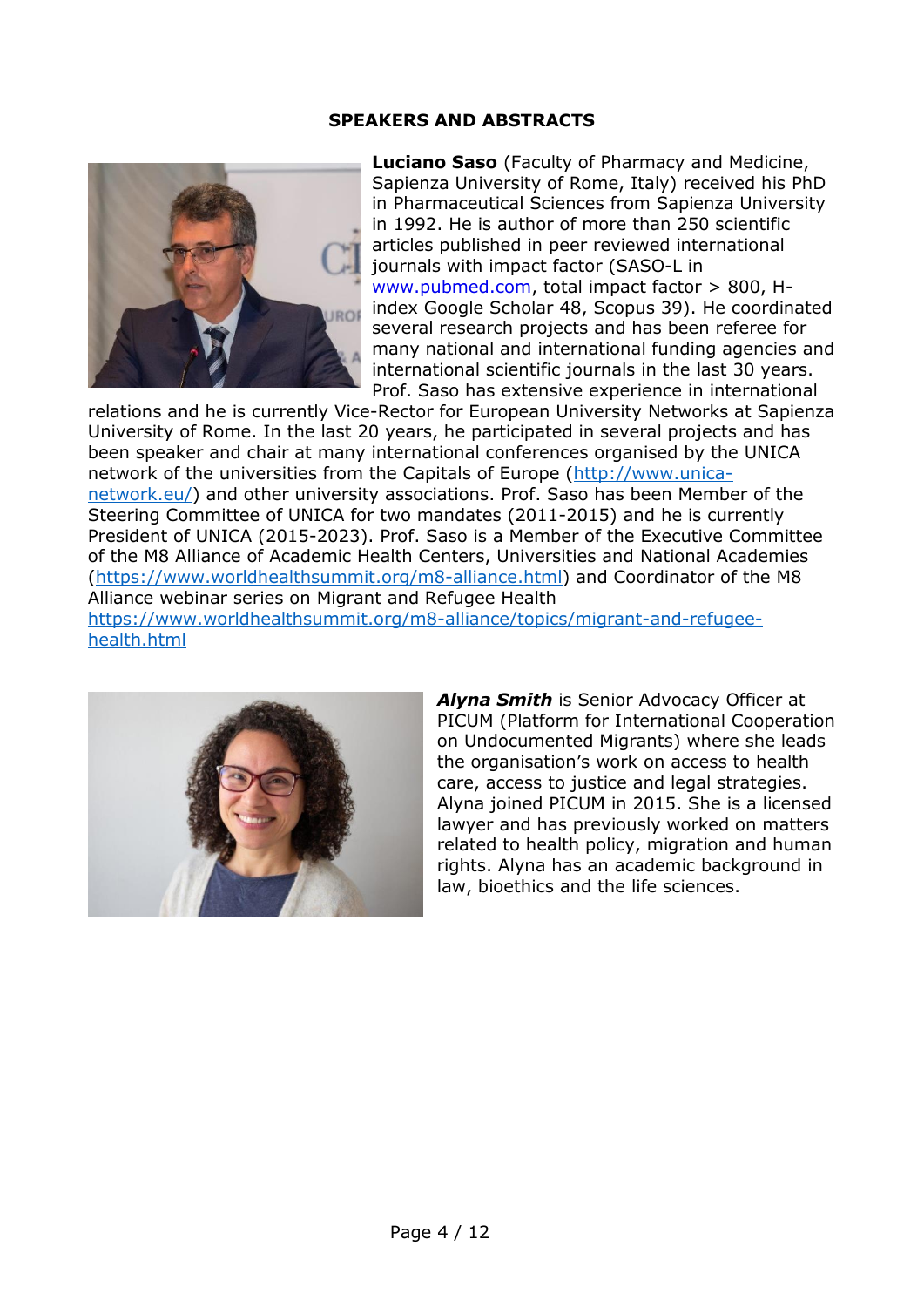#### **State of play in the EU: Access to the COVID-19 vaccine in Europe for people with irregular status**

#### Michele LeVoy, Director, PICUM

European countries began their distribution of COVID-19 vaccines in January. While national campaigns continue to be finalised, several countries have already indicated their intention to include migrants without regular residence status in their rollouts. This is significant given that the pandemic has exposed how people with insecure residence status are vulnerable to COVID-19 and the associated economic hardships of the pandemic – because they cannot work, or because they must continue to work to survive, often in "essential" sectors where they have inadequate protection and no safety net. Significant barriers to primary care already existed for people with irregular residence status across Europe. These include administrative barriers (where they have a right to care), cost barriers, lack of adequate information, and reluctance to approach health authorities because of well-founded fears that doing so will lead to immigration control measures. Proactive measures, and close collaboration with nongovernmental actors with deep experience working with these communities are needed to overcome these barriers so that people with insecure status have access to the COVID-19 vaccines, for their own protection and to support public health goals.



*Michele LeVoy* joined PICUM (Platform for International Cooperation on Undocumented Migrants) in 2002 DSCF9233-2.jpg and became Director in 2006. She serves on several boards and advisory committees, including Social Platform; Global Coalition of Migration; Civil Society Days of the Global Forum on Migration and Development; and the Women in Migration Network. She holds a Bachelor degree in French and Justice and Peace Studies and a Master in Applied Sciences (Housing and Development Program).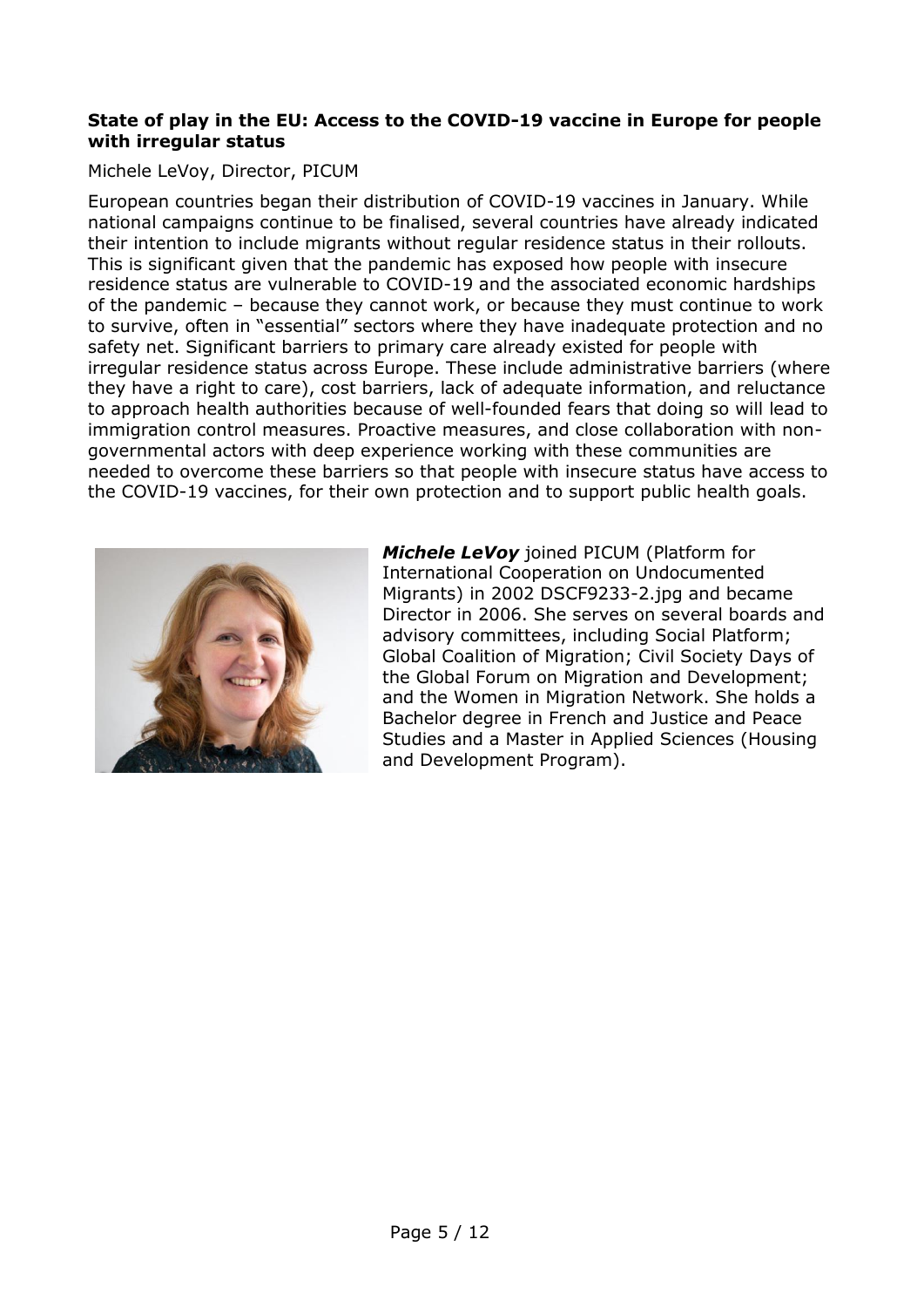#### **Access to the COVID-19 vaccine for undocumented people in Germany: Systemic barriers and local responses.**

Johanna Offe, Advocacy Officer, Médecins du Monde Germany

In Germany, undocumented people have a formal legal entitlement under the Asylum Seekers Benefits Act to access limited non-emergency care and medication free of cost. To do so, however, they would have to obtain a eligibility certificate (Krankenschein) from the social welfare office. As a public entity, the social welfare office is obliged to immediately report them to the immigration authorities or the police under the Residence Act §87 (duty to report). So, while undocumented migrants are, in principle, afforded the same right to care as asylum seekers under German law, in practice they can only access care in the case of an emergency. Undocumented migrants thus have to rely on local initiatives existing in some cities. These services run by volunteer civil society organisations or set up by local authorities cannot, however, substitute regular access to the health care system. The federal Covid-19 vaccine regulations currently do not address the issue of undocumented people. While access to Covid-19 vaccines is available free of charge also for people without health insurance, the entitlement is restricted to people with habitual residence in Germany. In most Bundesländer, people can currently only be vaccinated if they have received a letter at their registered address. Thus, eligible undocumented persons have not been able to receive a vaccination. At local level, authorities and civil society organisations are developing possibilities to ensure access to vaccination or all.



*Dr Johanna Offe* is Advocacy Officer at Ärzte der Welt e.V., the German chapter of Médecins du /Doctors of the World, working mainly on migration and health and access to medicines. She studied Sociology and Anthropology and holds a PhD in Anthropology. She also works as a freelance global health consultant.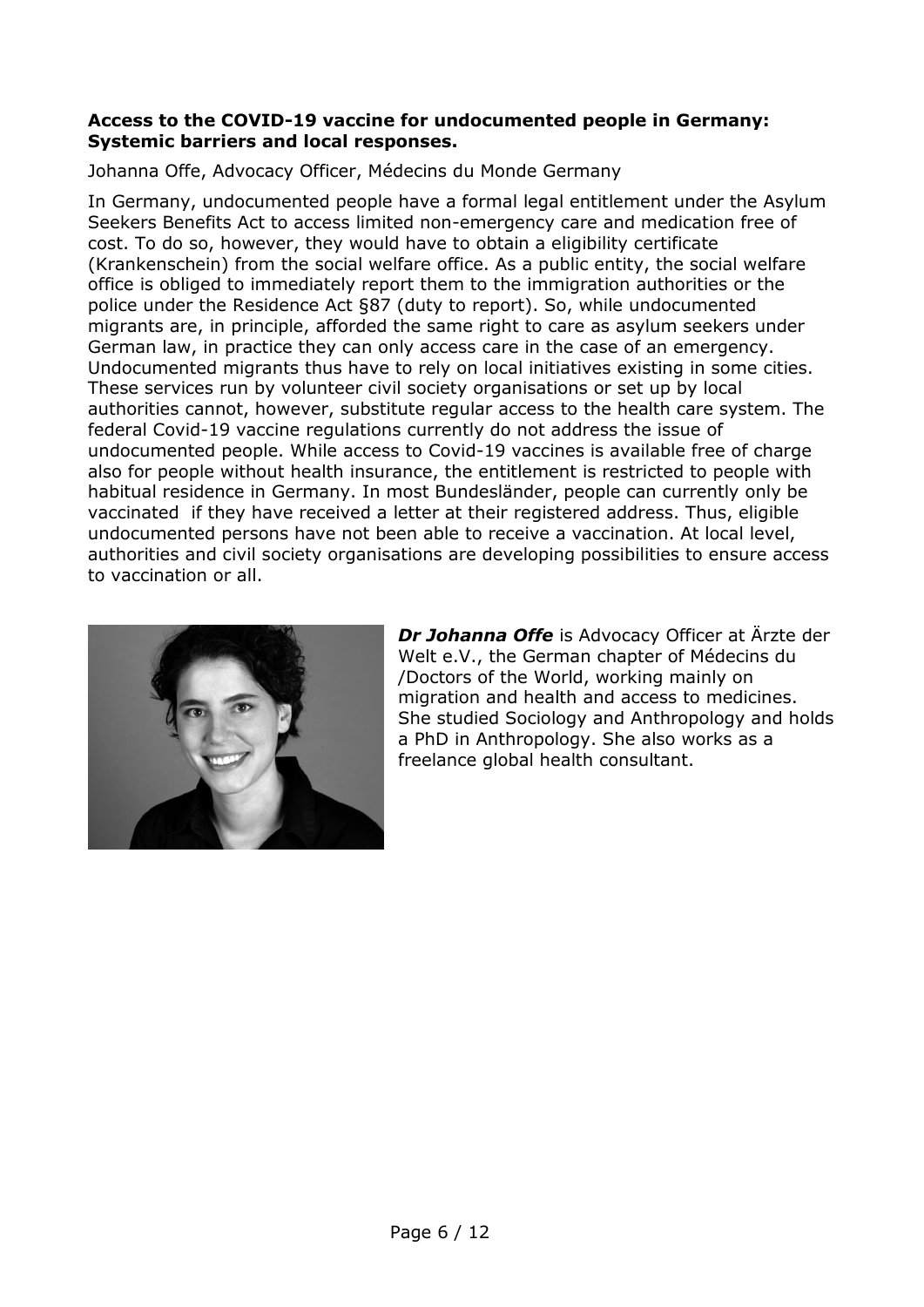#### **Promoting access to the COVID-19 for people in situations of vulnerability in Belgium, regardless of residence status**

Frank Vanbiervliet, Policy Officer, Bruss'help

Belgium has a robust social care system which, in the case of health care, extends to undocumented people. People with irregular status, though ineligible for health insurance, can access care free of charge through Urgent Medical Assistance (Aide Médicale Urgente (AMU) / Dringende Medische Hulpverlening (DMH), which is administered through local public welfare centres. Undocumented people are implicitly included in Belgium's national COVID-19 vaccination strategy, and explicitly part of the regional strategy for the Brussels-Capital-Region. The regional government has been proactive in consulting with non-governmental actors with experience working with people in situations of vulnerability, including people experiencing homeless and migrants with irregular status. These organisations have been calling for efforts to ease administrative barriers, including related to registration, and to ensure that any collection of personal data for public health purposes is not repurposed for immigration control.



**Frank Vanbiervliet** is Policy Officer at the Bruss'help. This is a new regional public support service (2019) towards the Brussels homeless and connected sectors (social, mental and drug health care, child support services, etc.). He'll provide an update of the risks and benefits of how undocumented migrants are currently integrated in Brussels healthcare policies.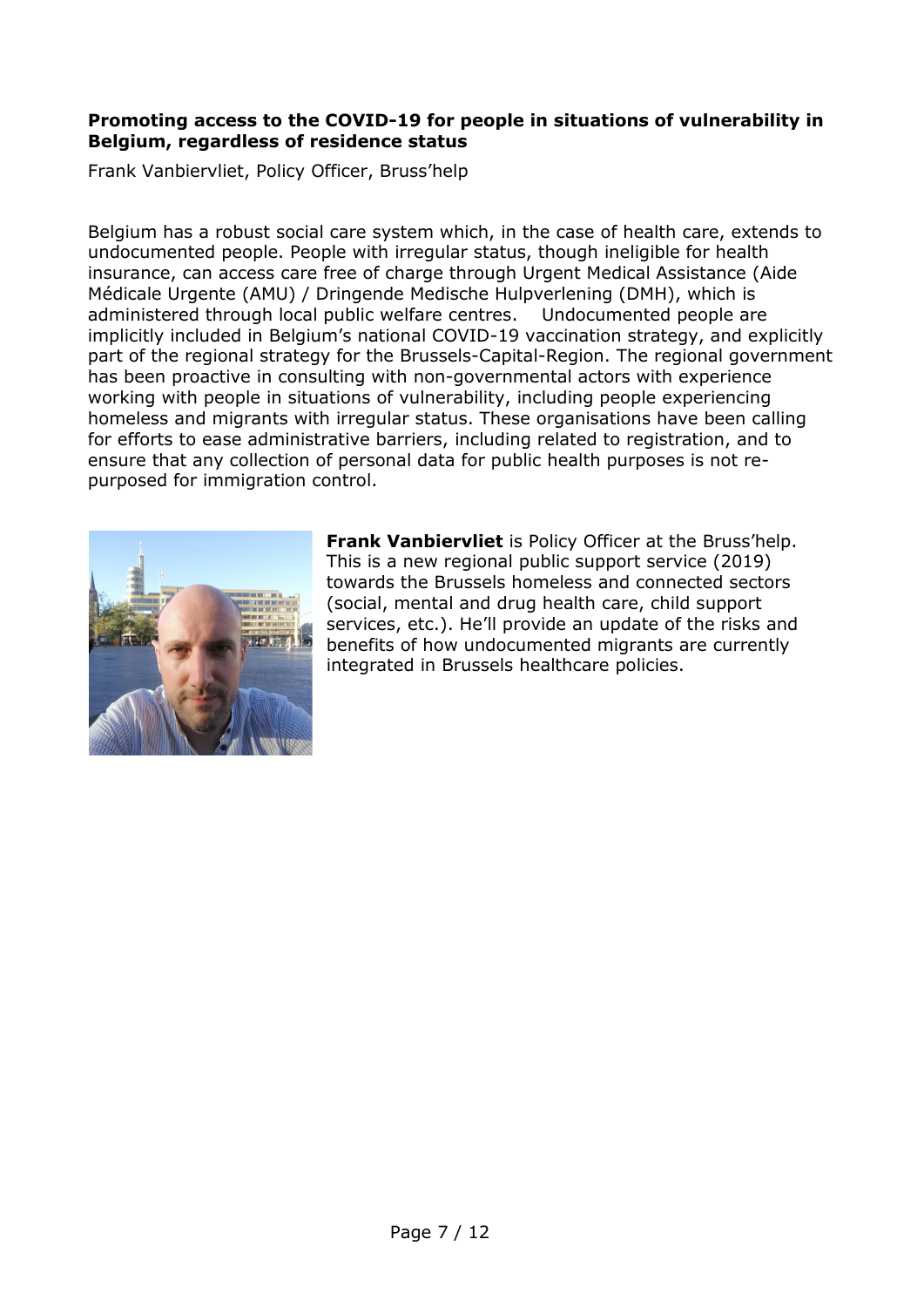#### **Developing an evidence-based COVID-19 vaccination strategy for vulnerable populations in France**

Jalpa Shah & Stéphanie Vandentorren, French National Institute of Public Health (Santé publique France)

Free and non-obligatory, COVID-19 vaccination in France follows a 5-stage plan, with early stages prioritizing individuals based on their age and extant, high-risk comorbidities. The vaccination of vulnerable populations, such as individuals living on the street, is not scheduled until Stage 4. In France, migrants and refugees can often be found living on the street, housed temporarily in shelters, and/or living in shantytowns. In Paris, 56% of people experiencing homelessness are migrants (including undocumented migrants and refugees). Given the current COVID-19 crisis, the French National Institute of Public Health is developing an evidence-based vaccination strategy for individuals living in precarious conditions (migrants, refugees, people experiencing homelessness, gypsies/travellers) for implementation in 2021. To this end, we have conducted a scoping review of evidence-based strategies to vaccinate hard-to-reach populations. We account for the availability of single and multiple dose vaccines, and have focused on strategies that involve initiation as well as completion of vaccination. Our results will be shared and discussed with French stakeholders in early May as part of a series of multi-stakeholder, transfer of knowledge webinars on Vulnerable Populations and COVID-19 in France.



*Jalpa Shah* is a Project Lead for vulnerable populations at the French National Institute of Public Health. During the early months of the COVID-19 crisis, she helped reinforce the new, transversal program at the institute aimed at strengthening equitable health solutions for vulnerable populations, namely people experiencing homelessness, migrants, refugees, and gypsies/travellers. She holds a Bachelor's degree in Biology and a Master in Public Health, with a specialization in epidemiology.



**Stéphanie Vandentorren** is the coordinator of the Health Inequities Program at the French National Institute of Health. She has led several epidemiological investigations related to health crises and vulnerable populations. In recent years, she has conducted several original research projects, specifically the ENFAMS study on the health of homeless children and families in the Paris region and the GDV study on the health of gypsies and travellers in Nouvelle Aquitaine. She supervises PhD students on the issues of health and health care access of vulnerable populations (incarcerated people, people experiencing homelessness, gypsies). She has been the author or the coauthor of

more than 60 original publications in scientific journals. She is a medical doctor with a PhD in epidemiology and certification to supervise PhD students.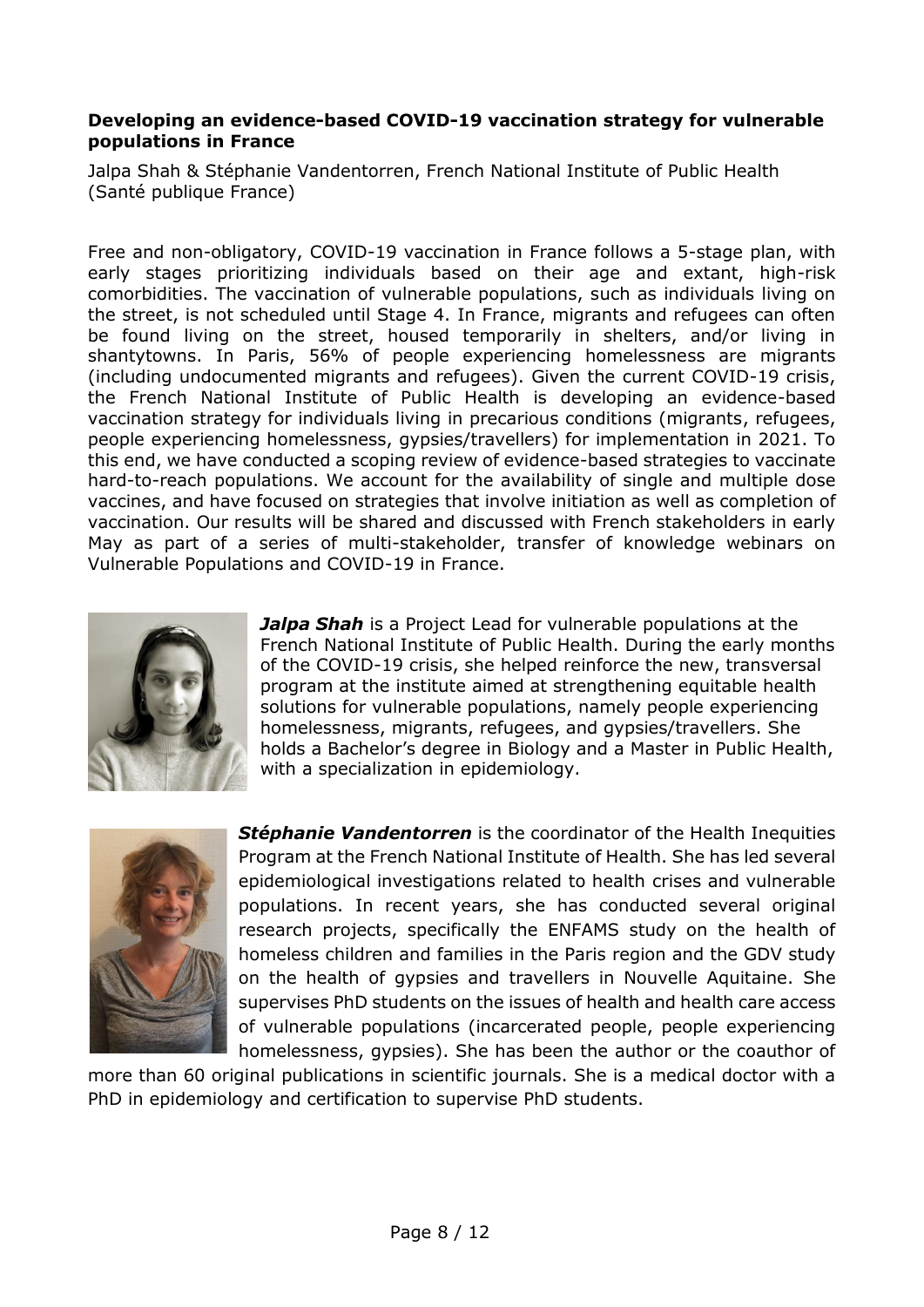#### **Firewalls and border walls: protecting undocumented migrants is essential if South Africa's (anticipated) Covid-19 vaccination programme is to succeed**

[Jo Vearey,](https://migrationhealthresearch.org/) Director of the African Centre for Migration & Society (ACMS) at Wits University in Johannesburg, South Africa

South Africa – a member of the Southern African Development Community (SADC) region, where population mobility and communicable diseases are prevalent - is considered one of the most unequal societies globally and is associated with stark health inequities that have been reinforced by Covid-19. The country hosts the largest number of migrants from the SADC region and, contrary to its recognition of the importance of migration for social and economic development, is – in line with increasingly xenophobic political and public sentiments - implementing an ever-more restrictive immigration policy, including heightened border management and policing of border walls. As a result, some SADC citizens who seek employment or are working in South Africa struggle to access and/or maintain the documentation required to be in the country legally. This immigration regime renders these individuals 'undocumented' (or, according to the state, 'illegal aliens'), pushing them into a precarious situation including when trying to access basic services, including public healthcare. A lack of valid documents and associated fear of arrest, detention and deportation means undocumented migrants may be reluctant to engage with state structures. And this has implications for the effectiveness of South Africa's – anticipated - Covid-19 vaccination programme. To date (February 2021), South Africa has failed to secure sufficient vaccine doses for a population-wide programme; vaccine nationalism is undermining public health globally, regionally and nationally. But addressing vaccine nationalism is not only about ensuring equitable access to vaccines globally, it is also about the ways that nation states roll out their Covid-19 vaccination programmes: everyone must be included. This requires guaranteeing the safety of all in South Africa. A Firewall provides legal protection in a situation where an undocumented person may face arrest, detention or deportation. Such an approach – that would require clear, transparent and enforceable directives from government agencies, and careful communication with migrant communities – ensures that undocumented migrants face no penalties when accessing state services. Their documentation status doesn't matter: any information collected will be used by the health system only, and any requirement to report an undocumented person to immigration authorities is over-ruled. We must ensure inclusion of all in South Africa when advocating for, developing, and implementing our vaccine programme. Ultimately, there is no place for hypocrisy: we cannot call out the international community for vaccine nationalism if South Africa will itself then reproduce this in it its national response.



Jo Vearey has a background in public health and her interdisciplinary research focuses on the intersections between migration and health. She is an Associate Professor and Director of the African Centre for Migration & Society (ACMS) at Wits University where she coordinates the Migration and Health Project Southern Africa (maHp). Jo also directs the African Research Universities Alliance (ARUA) Centre of Excellence in Migration and Mobility – hosted by the ACMS - and is Vice-Chair of the global Migration, Health, and Development Research Initiative (MHADRI). With a commitment to social justice, Jo's research explores ways to generate and communicate knowledge to improve responses to migration, health and wellbeing in the

southern African region.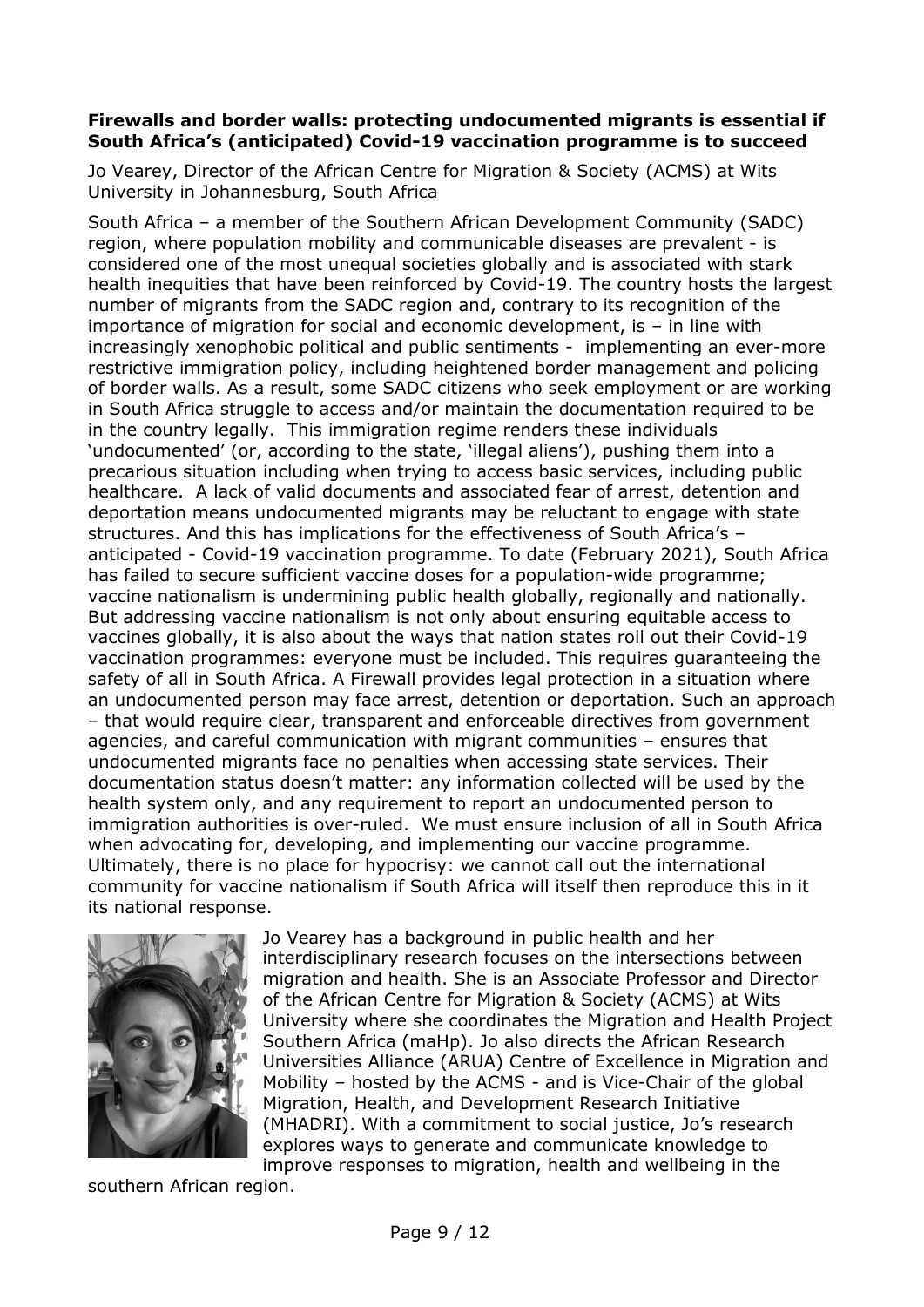#### **Our lives are worth the same": Barriers Undocumented Immigrants Face in Obtaining the Covid-19 Vaccine in the United States by**

Jessica Merone, Ph.D. Candidate in "Human Rights, Society and Multi-level Governance Human Rights Center, University of Padova, Italy

According to Pew Research Center, in 2017 an estimated number of 11 million unauthorized immigrants were living in the United States, accounting for 3.1% of the nation's population. As the country's vaccination distribution plans continue to proceed, it has become a priority both at the federal and local level to include the care of undocumented immigrants. During an interview with Univision, the largest Spanishlanguage news outlet in the United States, President Joe Biden has said that undocumented immigrants should be able to have access to the Covid-19 vaccine, without the fear of deportation from Immigration and Customs Enforcement (ICE). Additionally, White House press secretary Jen Psaki has emphasized the moral right for everyone, including underserved communities and undocumented migrants, to receive access to the vaccine. Despite Biden's statements on inclusiveness and equity, many health care advocates believe undocumented immigrants face multiple and overlapping barriers in accessing the vaccine in practice. These barriers include concerns of deportation, mistrust and fear created during the previous administration, linguistic and cultural challenges, scarce flexibility with working hours and childcare demands, transportation costs, and lack of access to information and administrative gaps. To ease these concerns, it is urgent that governments at the federal, state, and city level proactively reach this vulnerable population, especially in providing culturally and linguistically aware information of vaccine safety, and establishing vaccination facilities freely accessible to undocumented migrants. President Biden's statements are empty gestures if the barriers of obtaining the vaccine are not fully addressed through meaningful policy implementation.



*Jessica Merone* is a Ph.D. Candidate in the International Joint Ph.D. Programme "Human Rights, Society and Multi-level Governance" at the University of Padova, Italy. Her dissertation focuses on irregular migrant women and their experiences in accessing sexual and reproductive health care in Italy and the United States. Jessica received her Masters in Social Services at Bryn Mawr Graduate School of Social Work and Social Research and has a bachelor's degree in Social Work and Spanish at Cabrini University. Prior to her Ph.D. programme, Jessica worked as a social worker in Philadelphia, Pennsylvania (US), working with various populations, including undocumented immigrants, victims of

domestic violence, and children who have been abused or neglected.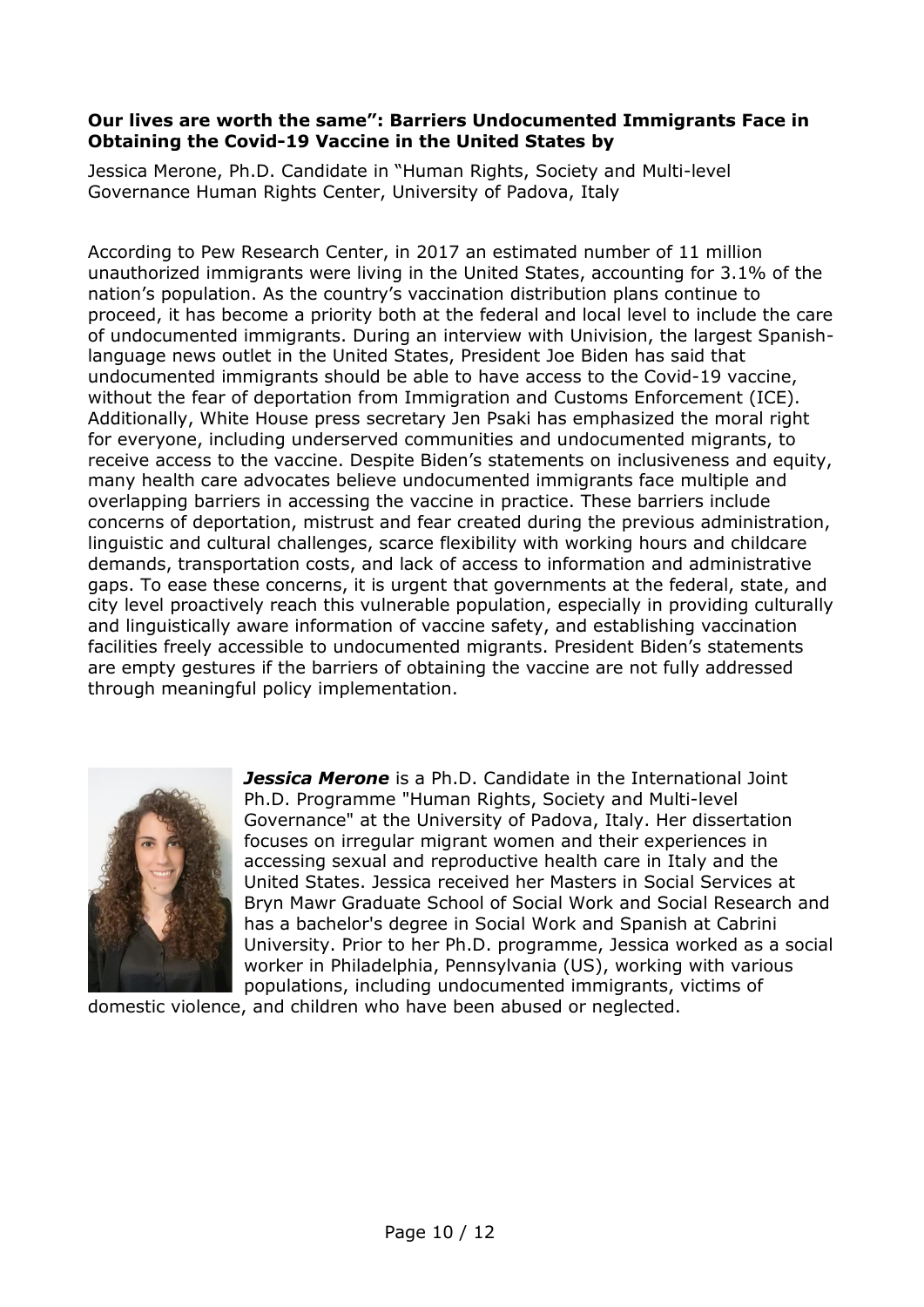

*Professor Stephen Matlin* is a Visiting Professor in the Institute of Global Health Innovation at Imperial College London, Senior Fellow in the Global Health Centre at the Graduate Institute of International and Development Studies, Geneva and Secretary of the International Organization for Chemical Sciences in Development. Educated at Imperial College London as an organic chemist, Stephen worked in academia for over 20 years, including as Professor of Biological Chemistry at City University London and at Warwick University, researching in areas including medicinal chemistry and collaborating with the WHO Special Programmes in human reproduction and tropical diseases. This was followed by periods

as Director of the Health and Education Division in the Commonwealth Secretariat, as Chief Education Adviser at the UK Department for International Development and as Executive Director of the Global Forum for Health Research in Geneva. He was a cofounder and co-chair of Global Health Europe. In 2015-2020 he was co-principal investigator of a project on the European dimension in the global effort to eradicate polio, based at the Global Health Centre in Geneva and supported by the Bill and Melinda Gates Foundation. He has co-authored a number of reports on the health of migrants and refugees, including a major review in *[Public Health Reviews](https://doi.org/10.1186/s40985-018-0104-9)*.